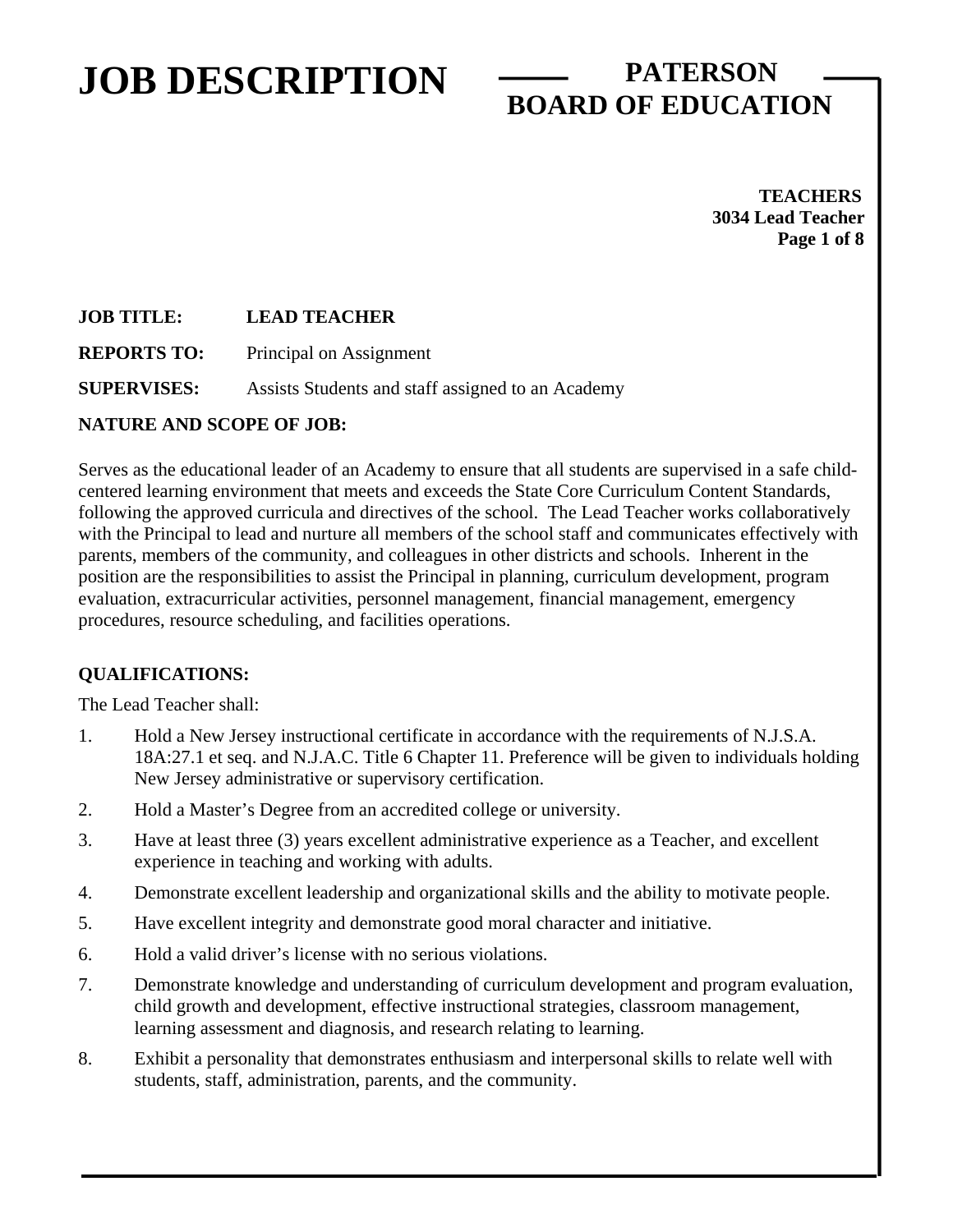# **BOARD OF EDUCATION**

 **TEACHERS 3034 Lead Teacher Page 2 of 8** 

- 9. Demonstrate the ability to communicate effectively in English, both orally and in writing, using proper grammar and vocabulary.
- 10. Demonstrate the ability to use computers for word processing, data management, and telecommunications.
- 11. Provide proof of U. S. citizenship or legal resident alien status by completing Federal Form I-9 in compliance with the Immigration Reform and Control Act of 1986.
- 12. Provide evidence that a criminal record history check has been conducted and clearance has been given by the Department of Education, or, during the initial six month period provide a sworn statement that there have not been any convictions of a crime or a disorderly person's offense in accordance with 18A:6-7.1.
- 13. Provide evidence that health is adequate to fulfill the job functions and responsibilities with reasonable accommodation pursuant to 42 U.S.C. 12101 and in accordance with N.J.A.C. 6:3- 4A.4.
- 14. Pass the State required Mantoux Intradermal Tuberculin Test as required by N.J.A.C. 6:3-4A.4.
- 15. Meet such alternates to the above qualifications as the Superintendent may deem appropriate, acceptable and legal.

### **VERIFICATION OF COMPETENCY:**

- 1. District application and resume.
- 2. Required documentation outlined in the qualifications above.
- 3. A minimum of three letters of reference from former employers, teachers, professors or other professional sources, or copies of recent evaluations of teaching and administrative performance.
- 4. College transcripts.
- 5. Job interview.

#### **EMPLOYMENT TERMS:**

The Lead Teacher shall be employed under the following terms:

- 1. Work year of ten or twelve months depending on the program of the Academy.
- 2. Salary, benefits, and leave time as specified in the Collective Bargaining Agreement.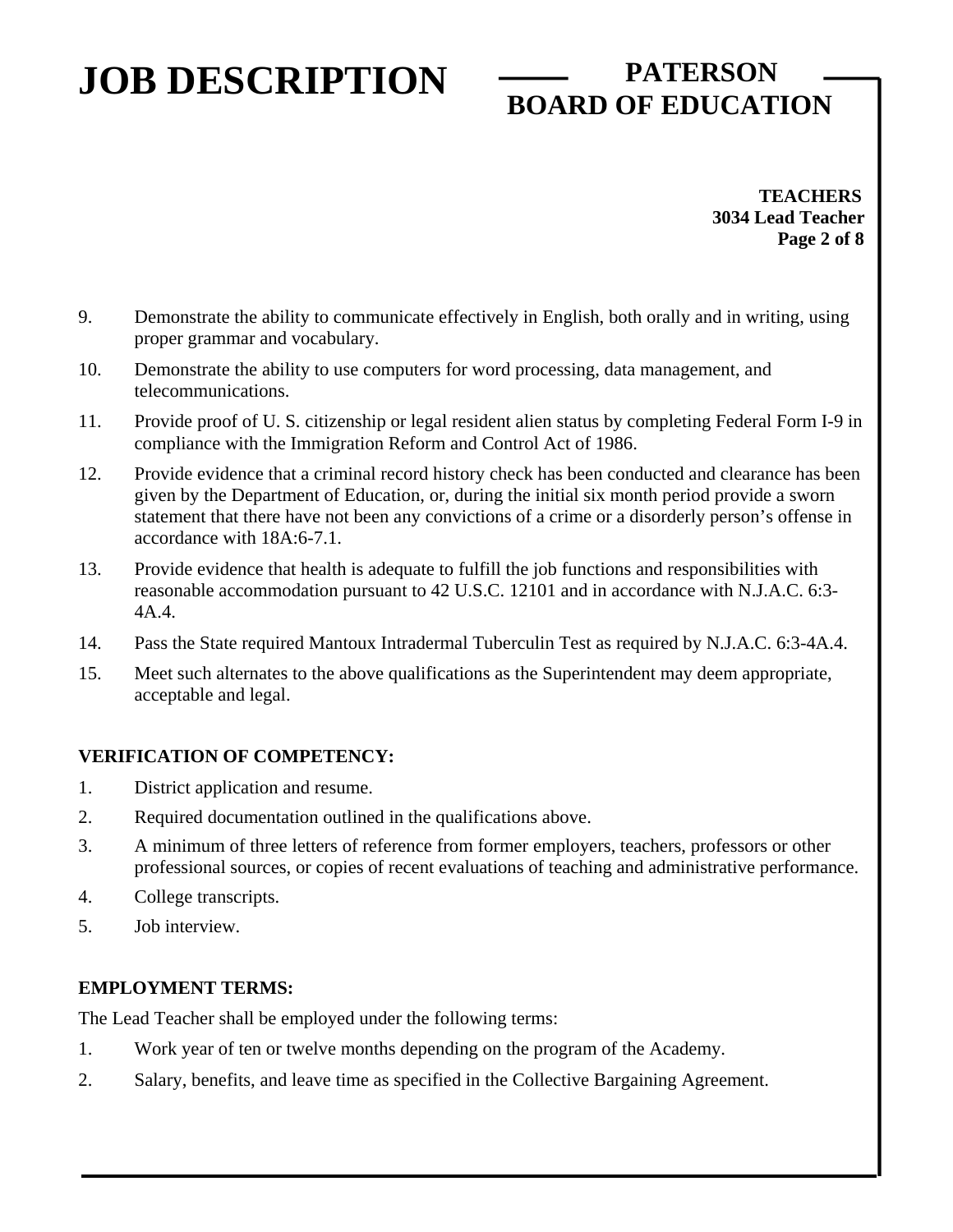# **BOARD OF EDUCATION**

 **TEACHERS 3034 Lead Teacher Page 3 of 8** 

3. Conditions established by laws and codes of the State, and policies, rules, and regulations established by the Board of Education (N.J.S.A. 18A:27-4 et seq*.*).

#### **JOB FUNCTIONS AND RESPONSIBILITIES:**

The Lead Teacher shall:

- 1. Promote high standards and expectations for all students and staff for academic performance and responsibility for behavior.
- 2. Work toward achieving the goals of:
	- Improved student performance;
	- Research based program of curriculum and instruction supported by and integrated with an appropriate array of research proven supplemental strategies;
	- School based leadership and decision making to ensure a comprehensive plan with annual student achievement targets, supported by parents, staff, and community members;
	- Integration and alignment of school functions aimed at student achievement of the Core Curriculum Content Standards;
	- Infusion of educational technology;
	- Professional development for all staff focused on the achievement of the Core Curriculum Content Standards;
	- Safe school environment conducive to learning, including a school security program
	- Coordination of resources for comprehensive student and family health and social services;
	- Accountability system with rewards and sanctions related to the achievement of the Core Curriculum Content Standards.
- 3. Assist the Principal in implementing effective and clear procedures for the operation and functioning of the entire school consistent with the philosophy, mission, values and goals of the school and district, including instructional programs in the Core Curriculum Content Standards, extracurricular activities, discipline systems to ensure a safe and orderly climate, financial management, facilities maintenance, program evaluation, personnel management, office operations, emergency procedures, and community relations. Ensure compliance with all laws, administrative codes, Board polices and regulations, including affirmative action mandates.
- 4. Collect data regarding the needs and achievement of students, including State assessments, and other pertinent information affecting the design and implementation of services and programs, using the information to recommend new programs and modifications to existing programs.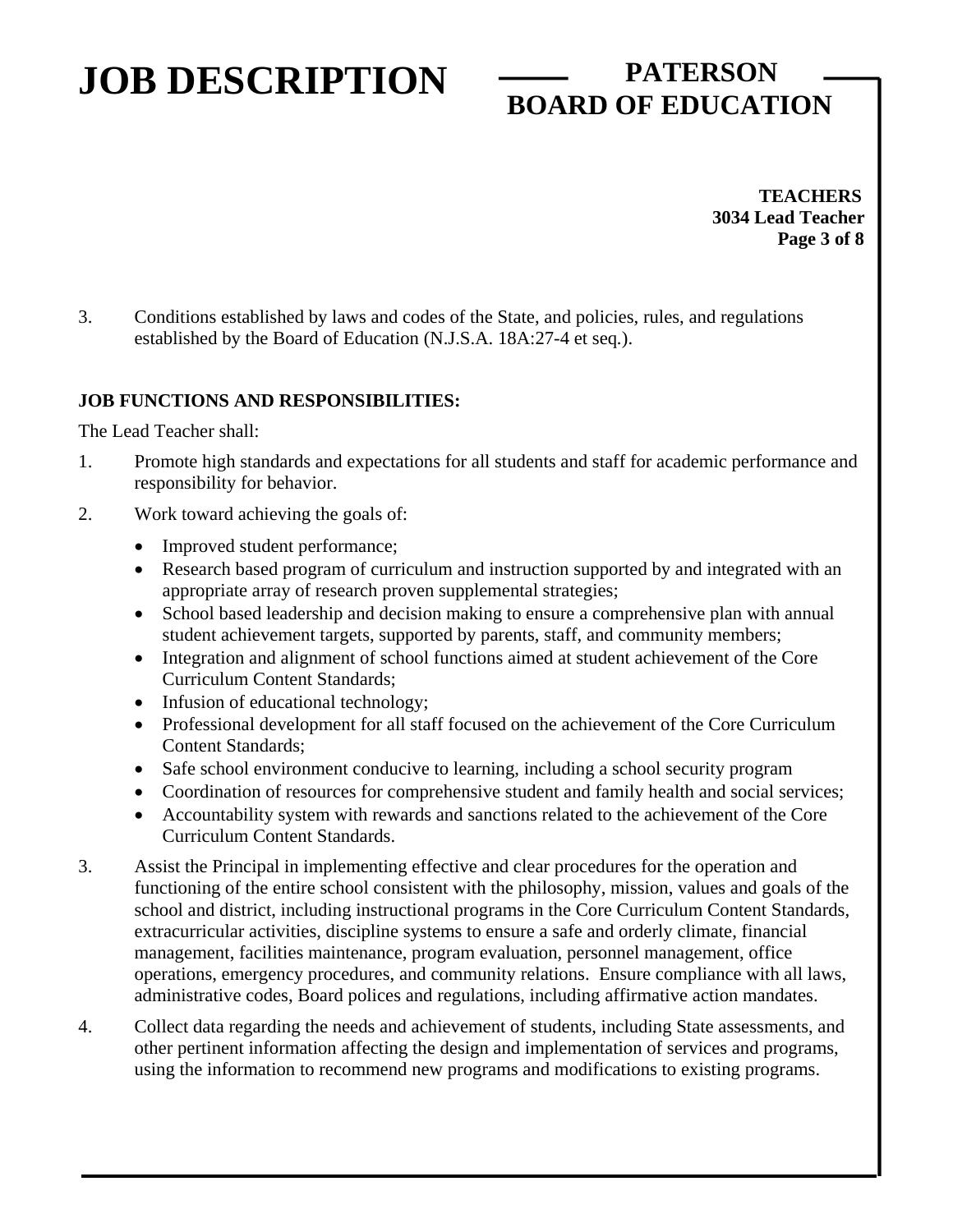# **BOARD OF EDUCATION**

 **TEACHERS 3034 Lead Teacher Page 4 of 8** 

- 5. Assist the Principal in leading school level planning processes to ensure the development, implementation, and evaluation of all school programs and activities. The planning processes shall include development of the state mandated school level objectives (N.J.A.C. 6:8-4.4(a) 2), following the required procedures.
- 6. Assist the Principal to establish the master schedule for instructional programs, ensuring sequential learning experiences for students that meet and exceed the State Core Curriculum Content Standards.
- 7. Work toward ensuring that the instructional programs engage the learner in tasks that require analytical and critical thinking, questioning the known, problem solving and creativity, that they address the range of skills and developmental needs found in the classroom, that they encourage the student to define individual goals and accept responsibility for learning, and that they provide a variety of methods for the student to demonstrate performance and achievement.
- 8. Assist the Principal in implementing a system for the evaluation and selection of equipment and instructional materials that are free of prejudice and stereotyping and designed to meet the Core Curriculum Content Standards, using staff identified criteria reflecting the needs of the program.
- 9. Assist the Principal in providing a fair and consistent manner effective discipline and attendance systems with high standards, consistent with the philosophy, values, and mission of the school and district in accordance with due process and other laws and regulations, ensuring a safe, orderly environment that encourages students to take responsibility for behavior and creates high morale among staff and students.
- 10. Assist the Principal in Incorporating procedures for the early identification of potentially disruptive students and the conditions that create or enhance unacceptable behavior (e.g., bullying), and implement programs to address such conditions.
- 11. Assist the Principal in filing all required reports regarding violence, vandalism, attendance and discipline matters, in a timely manner.
- 12. Establish a professional rapport that earns their respect from students and staff.
- 13. Display the highest ethical and professional behavior and standards when working with students, parents, school personnel, and agencies associated with the school.
- 14. Serve as a role model for students, dressing professionally, demonstrating the importance and relevance of learning, accepting responsibility, and demonstrating pride in the education profession.
- 15. Notify immediately appropriate personnel and agencies, and follow established procedures when there is evidence of substance abuse, child abuse, child neglect, severe medical or social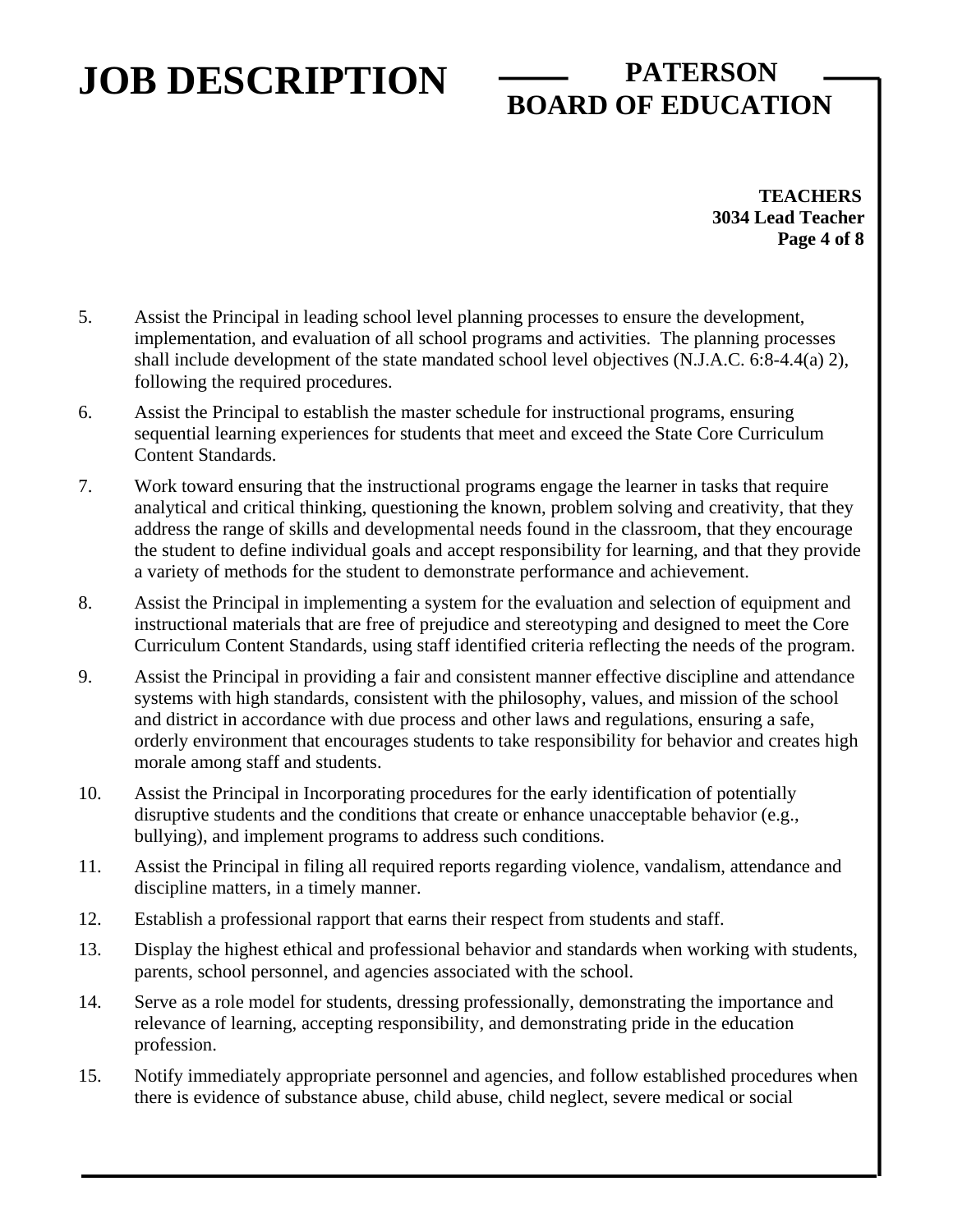# **BOARD OF EDUCATION**

 **TEACHERS 3034 Lead Teacher Page 5 of 8** 

conditions, potential suicide or individuals appearing to be under the influence of alcohol, controlled substances, or anabolic steroids.

- 16. Follow District affirmative action procedures.
- 17. Assist the Principal in providing opportunities for effective staff development that address the needs of the instructional program and needs of the staff, including workshops, conferences, visitations, and sessions in which the staff shares successful practices and strategies.
- 18. Keep the staff informed and seek ideas for the improvement of the school. Conduct meetings as necessary for the proper functioning of the school.
- 19. Assist the Principal in developing a budget for the school.
- 20. Monitor all purchases in accordance with district, school, and GAAP policies and procedures.
- 21. Keep the inventory for all school supplies, materials, and equipment.
- 22. Implement procedures that create and maintain attractive, organized, functional, healthy, clean, and safe facilities, with proper attention to the visual, acoustic, and thermal environments.
- 23. Assist the Principal in providing for the health, safety, and welfare of students, personnel, and visitors.
- 24. Carry out clearly understood procedures and provide regular drills for emergencies and disasters, following State, local, and district guidelines. Disaster preparedness procedures shall include fire, bomb threats, severe weather, emergency closing or delayed opening of the school, accidents, bus accidents and traffic emergencies, civil disturbances, disruptions, death, personal tragedy, and other unusual circumstances.
- 25. Provide information to staff, students, and parents as necessary, and follow procedures for dealing with the media. Notify the Superintendent immediately of any unusual circumstances.
- 26. Assist the Principal in maintaining a master schedule for the use of the school facilities.
- 27. Assist the Principal in implementing schedules and procedures for the supervision of students in non-classroom areas, including before and after school, bus loading and unloading, athletic events and cafeteria.
- 28. Maintain visibility with students, staff, parents, and the community, attending school and community functions regularly to demonstrate a genuine interest in the students and staff.
- 29. Assist the Principal in organizing and maintaining a public relations system for the school that consistently celebrates and informs parents and the community of the accomplishments of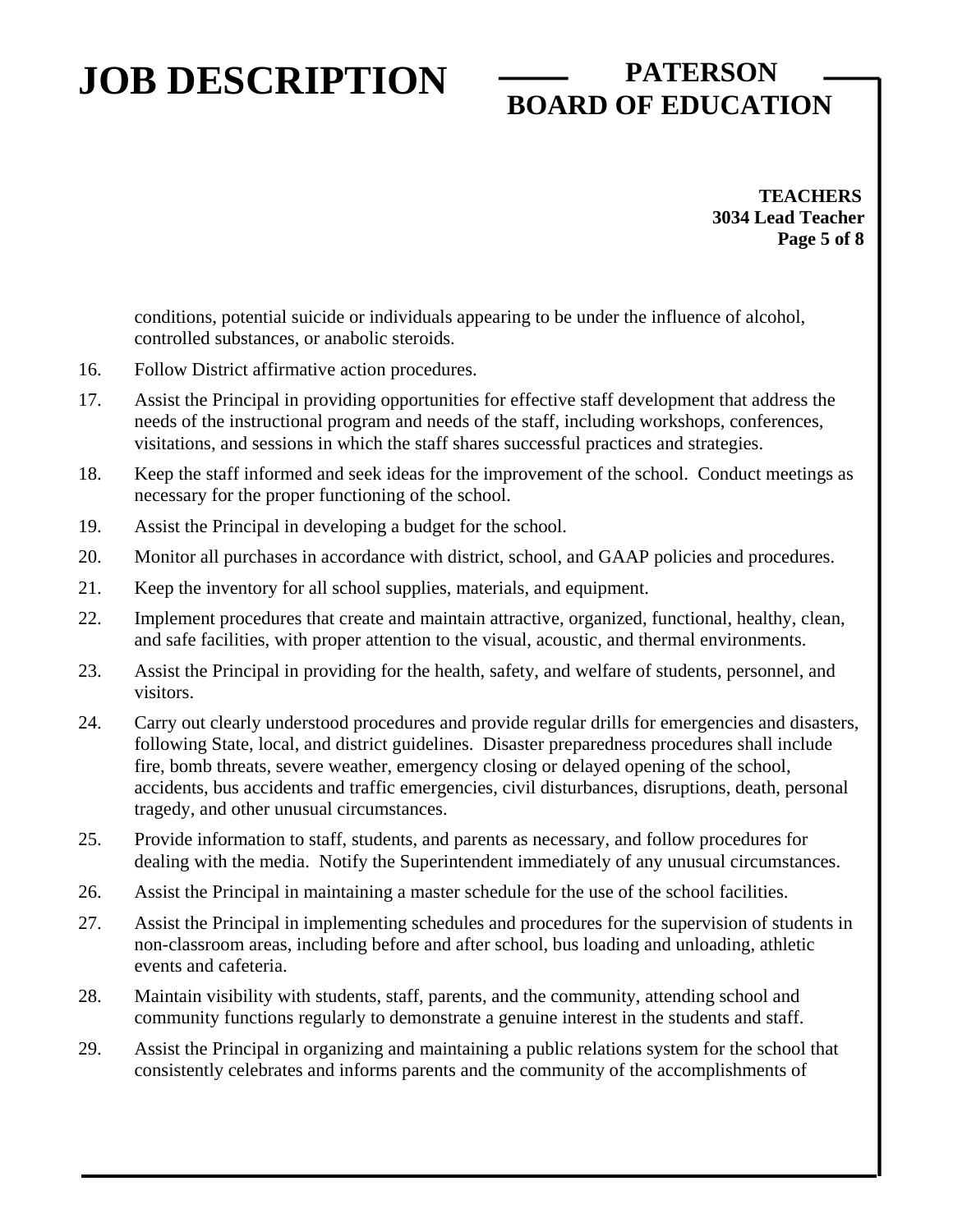# **BOARD OF EDUCATION**

 **TEACHERS 3034 Lead Teacher Page 6 of 8** 

students, staff. The information provided should solicit community and parental support and understanding of the programs and services of the school.

- 30. Communicate regularly with parents, seeking their support and advice, so as to create a cooperative relationship to support the student in the school.
- 31. Maintain effective communications with agencies and resources outside of the school, including employers, colleges, and schools in the area and in the athletic conference.
- 32. Use effective presentation skills when addressing students, staff, parents, and the community, including appropriate vocabulary and examples, clear and legible visuals, and articulate and audible speech.
- 33. Assist the Principal in completing in a timely fashion all records and reports as required by law and regulation or requested by the Superintendent. Maintain accurate attendance records. Answer correspondence promptly.
- 34. Communicate with the Principal regularly about the needs, successes, and general operation of the school.
- 35. Assist the Principal in ensuring that personnel and student record keeping procedures comply with State and federal law and district policy. Implement procedures for safe storing and integrity of all public and confidential school records.
- 36. Assist the Principal in organizing procedures for identifying and addressing special needs of students including health related concerns, and physical, emotional, and learning disabilities, coordinating the resources of the school and community to assist the student and family.
- 37. Assist the Principal in monitoring the exclusion from school of any pupil who shows departure from normal health, who has been exposed to a communicable disease, or whose presence may be detrimental to the health and cleanliness of other pupils.
- 38. Assist the Principal in ensuring that the excluded pupil's parents or guardian are apprised of the reason for exclusion (N.J.S.A. 18A:40-7 et. seq.).
- 39. Maintain positive, cooperative, and mutually supportive relationships with the central administration, parents, and representatives of resource agencies within the community.
- 40. Attend regular staff meetings and serve, as appropriate, on staff committees.
- 41. Represent the school and district at community, State, and professional meetings.
- 42. Continue to grow professionally through collaboration with colleagues and professional growth experiences.
- 43. Assist the Principal in maintaining in safe working condition and operate electronic and other equipment needed to carry out job functions and responsibilities.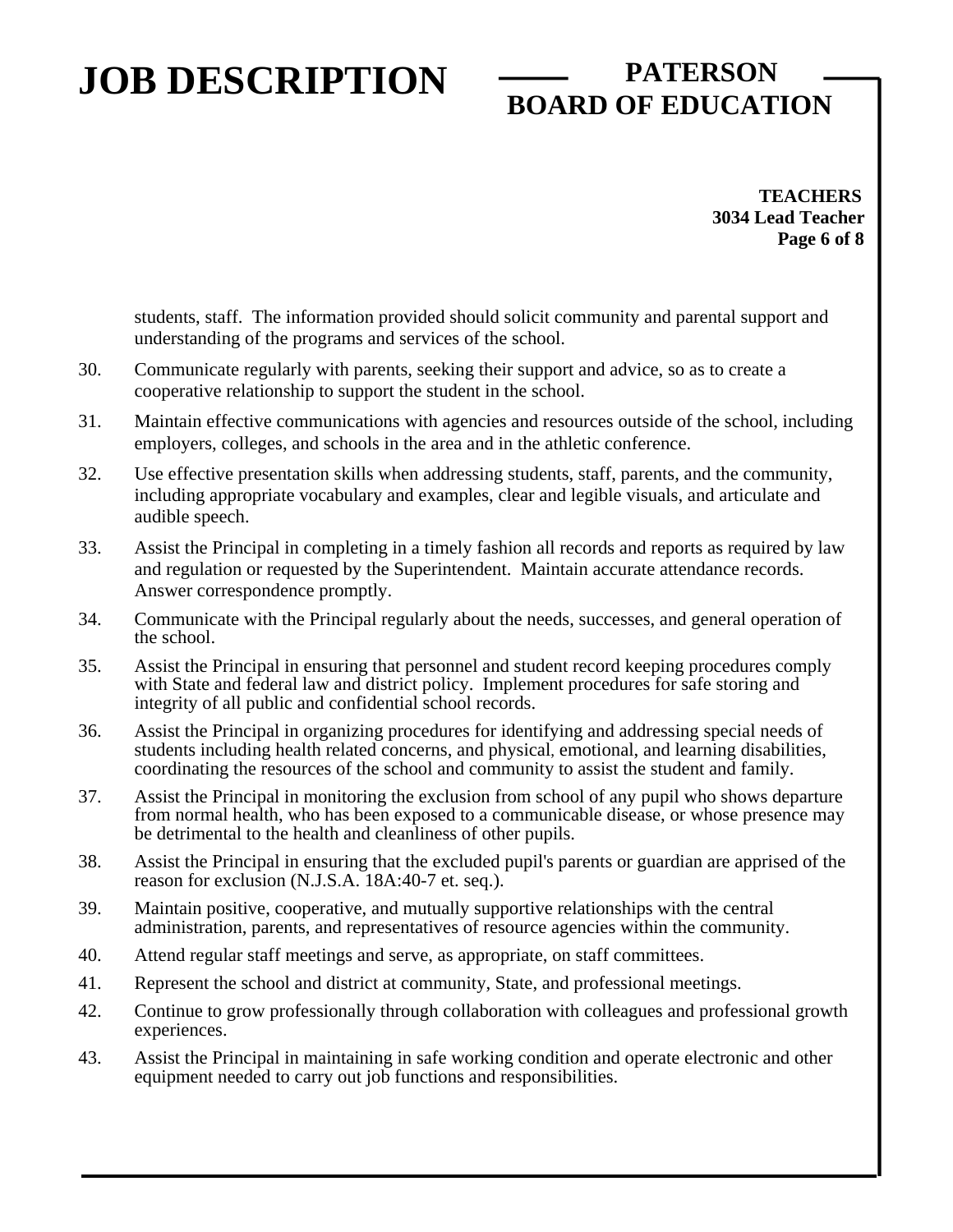# **BOARD OF EDUCATION**

 **TEACHERS 3034 Lead Teacher Page 7 of 8** 

- 44. Protect confidentiality of records and information gained as part of exercising professional duties and use discretion in sharing such information within legal confines.
- 45. Observe strictly, to avoid the appearance of conflict, all requirements of the School Ethics Act (N.J.S.A. 18A:12-21 et. seq.) regarding conflicts of interest in employment, purchasing, and other decisions, including solicitation and acceptance of gifts and favors, and submit in a timely fashion the required annual disclosure statement regarding employment and financial interests.
- 46. Perform any duties that are within the scope of employment and certifications, as assigned by the Superintendent and not otherwise prohibited by law or regulation.
- 47. Adhere to New Jersey school law, State Board of Education rules and regulations, Board of Education policies and regulations, school regulations and procedures, and contractual obligations.

#### **PHYSICAL DEMANDS:**

The physical demands described here are representative of those that must be met by an employee to successfully perform the essential responsibilities and functions of the job and are not meant to be all inclusive. Reasonable accommodation may be made to enable individuals with disabilities to perform the essential responsibilities and functions of the job.

Unless reasonable accommodations can be made, while performing this job the staff member shall:

- 1. Use strength to lift items needed to perform the functions of the job.
- 2. Sit, stand and walk for required periods of time.
- 3. Speak and hear.
- 4. Use close vision, color vision, peripheral vision and depth perception along with the ability to focus vision.
- 5. Communicate effectively in English, using proper grammar and vocabulary. American Sign Language or Braille may also be considered as acceptable forms of communication.
- 6. Reach with hands and arms and use hands and fingers to handle objects and operate tools, computers, and/or controls.

#### **ENVIRONMENTAL DEMANDS:**

The environmental demands described here are representative of those that must be met by an employee to successfully perform the essential responsibilities and functions of the job and are not meant to be all inclusive.